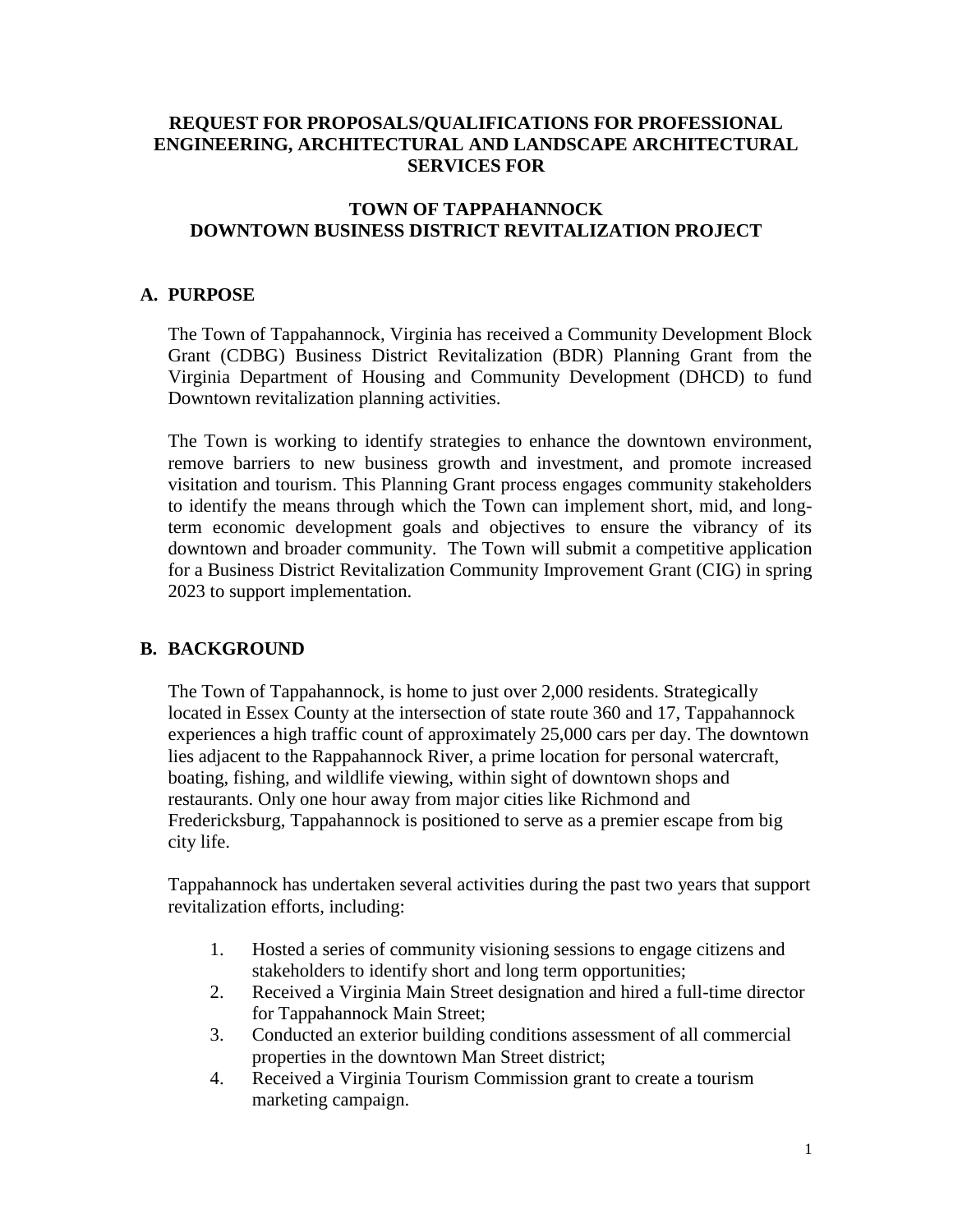

5. Formed a Project Management team to guide Business District Revitalization efforts.

### **C. PROJECT DESCRIPTION/SCOPE OF SERVICES**

The project area will be the Downtown Main Street District of Tappahannock. The outcome of the planning grant will be to complete final plans and implement identified tasks that will improve the living conditions and economic conditions of Tappahannock by removal of all blighting influences and the revitalization of the downtown. The Downtown Business District Revitalization Project professional services activities will include:

- (1) Economic Restructuring Plan
	- a. The Economic Restructuring Plan will identify the means by which the Town may implement economic improvement strategies that will drive and direct the actions that best ensure true economic revitalization and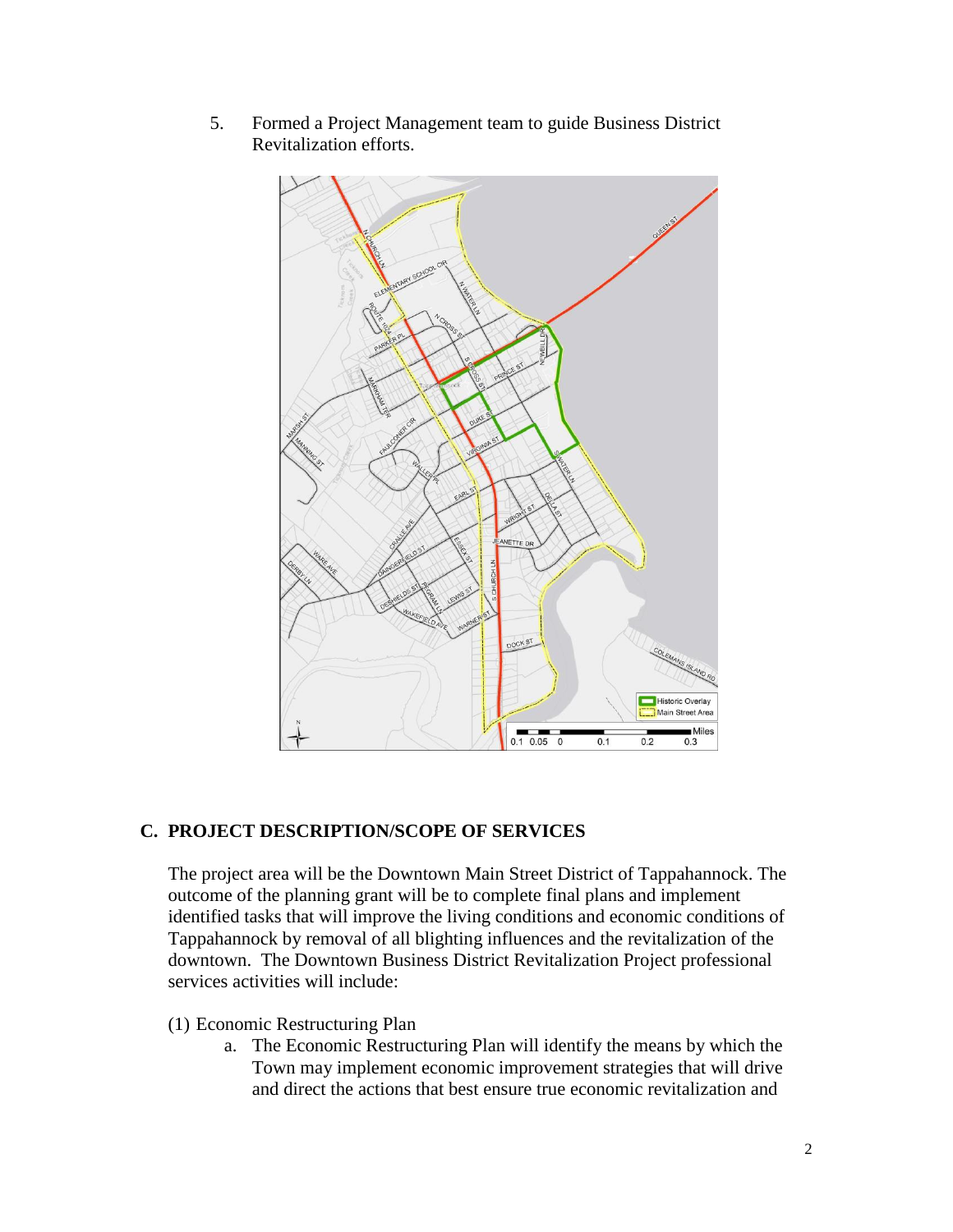long-term vibrancy of the downtown and broader community. The outcome of the plan will be a framework around which the Town may strengthen and spur resources to attract investment and re-energize the community. Specifically, the Economic Restructuring Plan will:

- i. Examine the Town of Tappahannock's current economic climate;
- ii. Analyze local and visitor markets;
- iii. Develop a vision for the downtown business district;
- iv. Reflect business and community input;
- v. Identify strategies to enhance the downtown environment, remove barriers to business growth, and promote increased visitation and tourism;
- vi. Establish and prioritize both near-term and long-term goals and strategic initiatives to include specific projects for the Town to undertake. Near-term goals should focus on taking advantage of Tappahannock's existing opportunities and assets. Long-term goals should provide the foundation for new employment opportunities and the attraction of expanded business and industry;
- vii. Provide cost estimates for prioritized projects.
- (2) Marketing Implementation Plan
	- a. Informed by the community vision and economic restructuring analysis, the consultant will develop an initial Marketing Plan for the Town of Tappahannock. The implementation strategies should include a prioritization and/or phasing plan and the best method of implementation. Specifically, the Marketing Implementation Plan will:
		- i. Branding, including creation of a message strategy and positioning statements;
		- ii. Public relations;
		- iii. Signage, including wayfinding signage to and within downtown;
		- iv. Promotional materials;
		- v. Review of current citywide events and how to better incorporate downtown businesses into those events;
		- vi. New events and activities to promote the district;
		- vii. Schedule of events and/or calendar of activities;
		- viii. Website information and social media recommendations and strategies;
		- ix. Other related marketing recommendations and strategies.
- (3) Physical Improvements Plan
	- a. The Physical Improvement Plan will address physical blight and include prioritization and/or phasing plan for improvements. Specifically the Physical Improvements Plan will:
		- i. Identify priority projects for downtown revitalization efforts, including improvements to blighted properties, facade enhancements, corridor improvements, improved public spaces and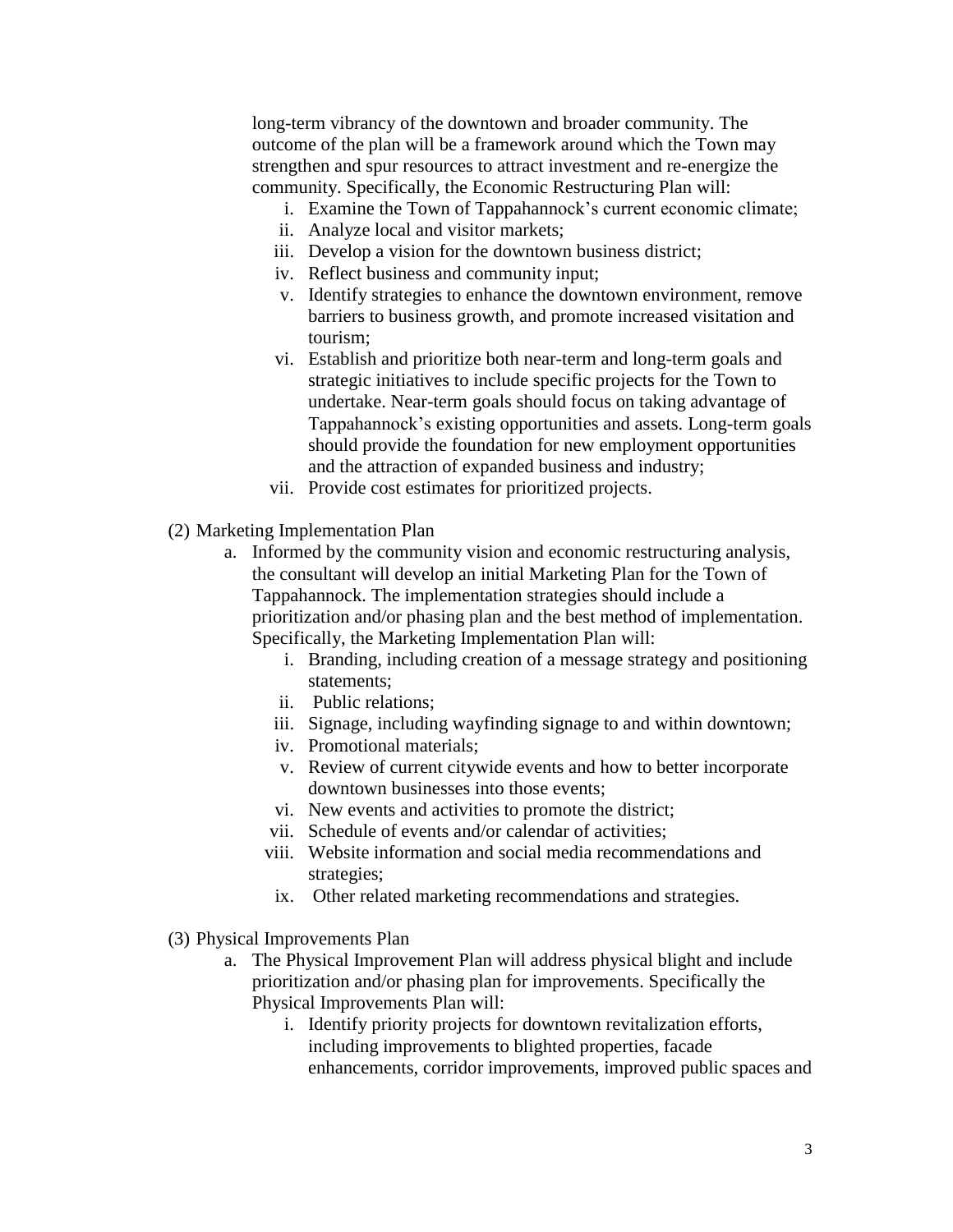accessibility, signage, and layout in business district (sidewalks, intersection improvements, etc.)

- ii. Prepare a Preliminary Engineering Report (PER) providing details regarding necessary infrastructure upgrades, replacements or improvements within the designated project area.
- iii. Complete research, documentation, and notification to satisfy the Environmental Review Record and Section 106 requirements associated with the potential or perceived outcomes of investments in the project area.
- iv. Prepare images of design ideas to inspire and guide future development. Develop streetscape concepts and facade renderings for downtown buildings, selected in coordination with the Project Management Team. These images may be included during the community engagement process to facilitate the development of a downtown vision.

#### **D. TIMELINE & BUDGET**

All work is to be completed no later than June 1, 2023. This contract is supported by a Community Development Block Grant (CDBG) Business District Planning Grant administered through the Virginia Department of Housing and Community Development (DHCD). The budget for the project is limited to CDBG Planning Grant funds of approximately \$50,000.

#### **E. PROPOSAL CONTENTS**

 All respondents should submit a written Statement of Qualifications (SOQ) to include information about the respondent directly related to each of the selection criteria outlined in Section C herein. All information should be submitted succinctly. Proposals shall not include estimates of costs or man-hours to perform desired services. Respondents must submit at least 3 professional references with contact information. A respondent may submit an SOQ to be considered for any or all of the requested services in Section C.

#### **F. SELECTION PROCESS/CRITERIA**

A subcommittee of the Project Management Team will review and evaluate all SOQ's submitted by firms responding to the RFP. The proposals will be evaluated and ranked based on the Selection Criteria outlined in Section E herein. The Town may ask the top ranked firms to attend a presentation/interview as part of the evaluation process. At the conclusion of the evaluation process the firms will be ranked in priority order with the highest ranking firm being selected to negotiate a contract with the Town. If a contract satisfactory to both parties cannot be negotiated, the Town will then enter into negotiations with the next highest ranking firm and so on until an